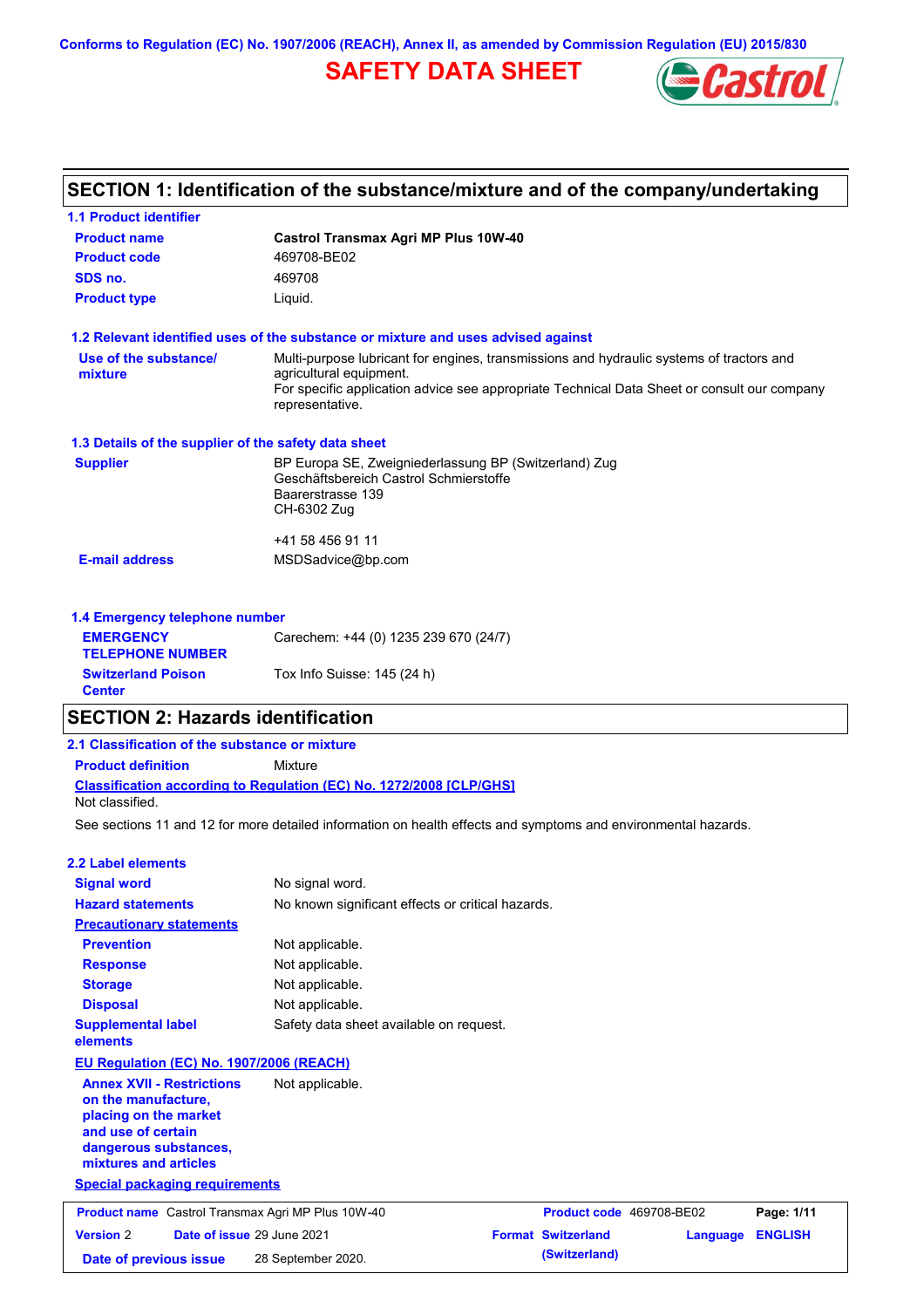#### **Conforms to Regulation (EC) No. 1907/2006 (REACH), Annex II, as amended by Commission Regulation (EU) 2015/830**

### **SECTION 2: Hazards identification**

| <b>Containers to be fitted</b><br>with child-resistant<br>fastenings                                                     | Not applicable.                                                                                                                                                                                                                                                                                                                                                                                                                                                                                                                                                                                                                               |
|--------------------------------------------------------------------------------------------------------------------------|-----------------------------------------------------------------------------------------------------------------------------------------------------------------------------------------------------------------------------------------------------------------------------------------------------------------------------------------------------------------------------------------------------------------------------------------------------------------------------------------------------------------------------------------------------------------------------------------------------------------------------------------------|
| <b>Tactile warning of danger</b>                                                                                         | Not applicable.                                                                                                                                                                                                                                                                                                                                                                                                                                                                                                                                                                                                                               |
| 2.3 Other hazards                                                                                                        |                                                                                                                                                                                                                                                                                                                                                                                                                                                                                                                                                                                                                                               |
| <b>Results of PBT and vPvB</b><br>assessment                                                                             | Product does not meet the criteria for PBT or vPvB according to Regulation (EC) No. 1907/2006,<br>Annex XIII.                                                                                                                                                                                                                                                                                                                                                                                                                                                                                                                                 |
| <b>Product meets the criteria</b><br>for PBT or vPvB according<br>to Regulation (EC) No.<br><b>1907/2006, Annex XIII</b> | This mixture does not contain any substances that are assessed to be a PBT or a vPvB.                                                                                                                                                                                                                                                                                                                                                                                                                                                                                                                                                         |
| Other hazards which do<br>not result in classification                                                                   | Defatting to the skin.<br><b>USED ENGINE OILS</b><br>Used engine oil may contain hazardous components which have the potential to cause skin<br>cancer.<br>See Toxicological Information, section 11 of this Safety Data Sheet.<br>Note: High Pressure Applications<br>Injections through the skin resulting from contact with the product at high pressure constitute a<br>major medical emergency.<br>See 'Notes to physician' under First-Aid Measures, Section 4 of this Safety Data Sheet.<br>Experimental data on one or more of the components has been used to determine all or part of<br>the hazard classification of this product. |

#### **SECTION 3: Composition/information on ingredients**

| <b>3.2 Mixtures</b>       |  |
|---------------------------|--|
| <b>Product definition</b> |  |

Mixture

Highly refined base oil (IP 346 DMSO extract < 3%). Proprietary performance additives.

| <b>Product/ingredient</b><br>name                                                                                                                                                                     | <b>Identifiers</b>                                                                             | $\frac{9}{6}$ | <b>Regulation (EC) No.</b><br>1272/2008 [CLP]                      | <b>Type</b> |
|-------------------------------------------------------------------------------------------------------------------------------------------------------------------------------------------------------|------------------------------------------------------------------------------------------------|---------------|--------------------------------------------------------------------|-------------|
| Distillates (petroleum), hydrotreated<br>heavy paraffinic                                                                                                                                             | REACH #: 01-2119484627-25<br>EC: 265-157-1<br>CAS: 64742-54-7<br>Index: 649-467-00-8           | ≥50 - ≤75     | Not classified.                                                    | $[2]$       |
| Distillates (petroleum), hydrotreated<br>heavy paraffinic                                                                                                                                             | REACH #: 01-2119484627-25 ≥10 - ≤25<br>EC: 265-157-1<br>CAS: 64742-54-7<br>Index: 649-467-00-8 |               | Asp. Tox. 1, H304                                                  | [1] [2]     |
| Distillates (petroleum), solvent-<br>dewaxed heavy paraffinic                                                                                                                                         | REACH #: 01-2119471299-27 ≤5<br>EC: 265-169-7<br>CAS: 64742-65-0<br>Index: 649-474-00-6        |               | Not classified.                                                    | $[2]$       |
| Distillates (petroleum), solvent-<br>dewaxed heavy paraffinic                                                                                                                                         | REACH #: 01-2119471299-27<br>$EC: 265-169-7$<br>CAS: 64742-65-0<br>Index: 649-474-00-6         | ึ ≤3          | Asp. Tox. 1, H304                                                  | [1] [2]     |
| Phosphorodithioic acid, mixed O,O-bis REACH #: 01-2119521201-61<br>(2-ethylhexyl and iso-Bu and iso-Pr)<br>esters, zinc salts<br>See Section 16 for the full text of the H statements declared above. | EC: 288-917-4<br>CAS: 85940-28-9                                                               | ו≥ ≤          | Skin Irrit. 2, H315<br>Eye Dam. 1, H318<br>Aquatic Chronic 2, H411 | $[1]$       |

#### **Type**

[1] Substance classified with a health or environmental hazard

[2] Substance with a workplace exposure limit

[3] Substance meets the criteria for PBT according to Regulation (EC) No. 1907/2006, Annex XIII

[4] Substance meets the criteria for vPvB according to Regulation (EC) No. 1907/2006, Annex XIII

[5] Substance of equivalent concern

[6] Additional disclosure due to company policy

Occupational exposure limits, if available, are listed in Section 8.

| <b>Product name</b> Castrol Transmax Agri MP Plus 10W-40 |                                   |                    | <b>Product code</b> 469708-BE02 |                  | Page: 2/11 |
|----------------------------------------------------------|-----------------------------------|--------------------|---------------------------------|------------------|------------|
| <b>Version 2</b>                                         | <b>Date of issue 29 June 2021</b> |                    | <b>Format Switzerland</b>       | Language ENGLISH |            |
| Date of previous issue                                   |                                   | 28 September 2020. | (Switzerland)                   |                  |            |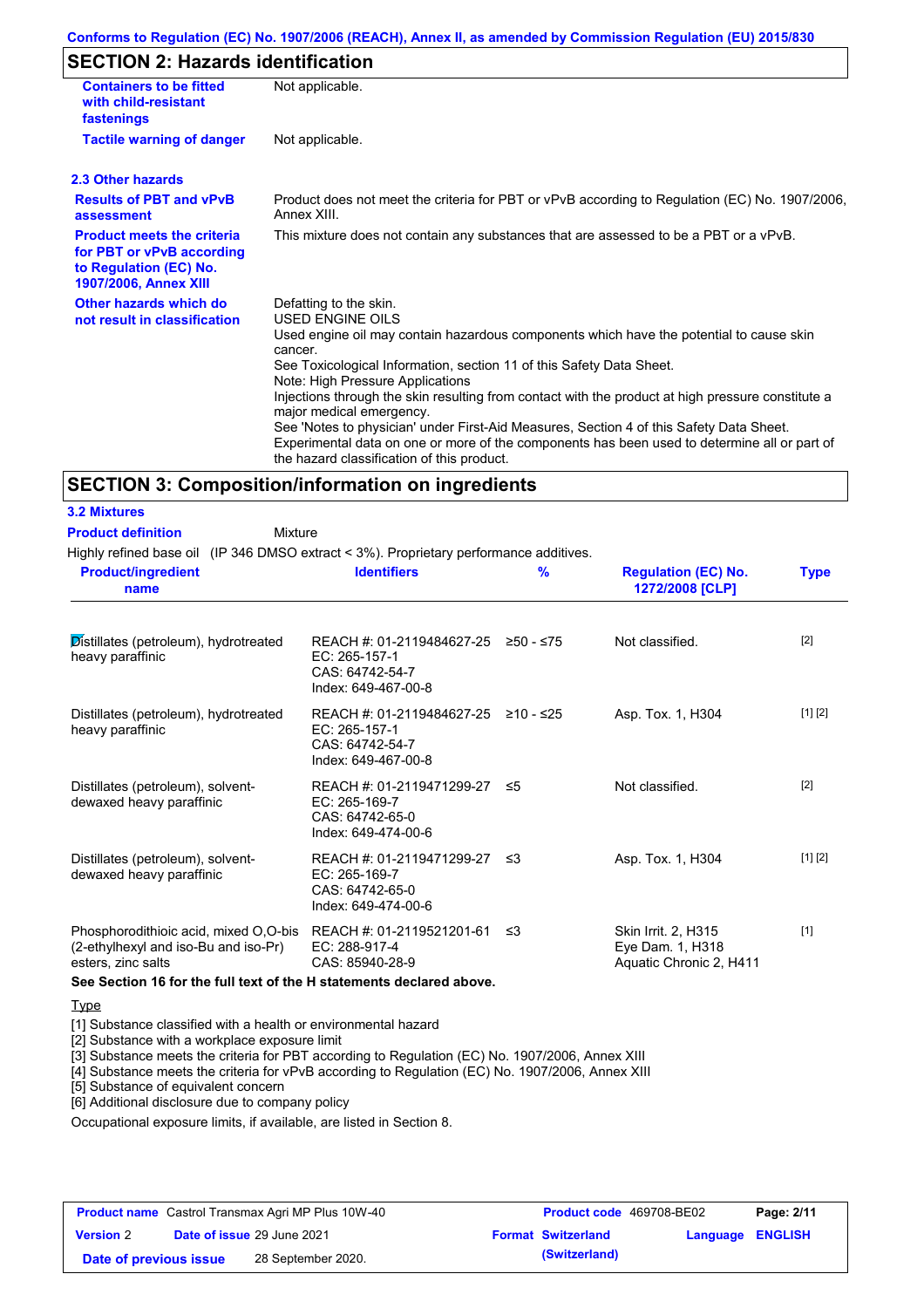#### **SECTION 4: First aid measures**

#### Do not induce vomiting unless directed to do so by medical personnel. Get medical attention if symptoms occur. In case of contact, immediately flush eyes with plenty of water for at least 15 minutes. Eyelids should be held away from the eyeball to ensure thorough rinsing. Check for and remove any contact lenses. Get medical attention. **4.1 Description of first aid measures** If inhaled, remove to fresh air. Get medical attention if symptoms occur. **Ingestion Inhalation Eye contact Protection of first-aiders** No action shall be taken involving any personal risk or without suitable training. It may be dangerous to the person providing aid to give mouth-to-mouth resuscitation. **Skin contact** Wash skin thoroughly with soap and water or use recognised skin cleanser. Remove contaminated clothing and shoes. Wash clothing before reuse. Clean shoes thoroughly before reuse. Get medical attention if irritation develops.

#### **4.2 Most important symptoms and effects, both acute and delayed**

See Section 11 for more detailed information on health effects and symptoms.

| <b>Potential acute health effects</b> |                                                                                                                   |
|---------------------------------------|-------------------------------------------------------------------------------------------------------------------|
| <b>Inhalation</b>                     | Vapour inhalation under ambient conditions is not normally a problem due to low vapour<br>pressure.               |
| <b>Ingestion</b>                      | No known significant effects or critical hazards.                                                                 |
| <b>Skin contact</b>                   | Defatting to the skin. May cause skin dryness and irritation.                                                     |
| <b>Eye contact</b>                    | Not classified as an eye irritant. Based on data available for this or related materials.                         |
|                                       | Delayed and immediate effects as well as chronic effects from short and long-term exposure                        |
| <b>Inhalation</b>                     | Overexposure to the inhalation of airborne droplets or aerosols may cause irritation of the<br>respiratory tract. |
| <b>Ingestion</b>                      | Ingestion of large quantities may cause nausea and diarrhoea.                                                     |
| <b>Skin contact</b>                   | Prolonged or repeated contact can defat the skin and lead to irritation and/or dermatitis.                        |
| Eye contact                           | Potential risk of transient stinging or redness if accidental eye contact occurs.                                 |
|                                       | 4.3 Indication of any immediate medical attention and special treatment needed                                    |
| Notae to physician                    | Treatment should in general he symptomatic and directed to relieving any effects                                  |

**Notes to physician** Treatment should in general be symptomatic and directed to relieving any effects. Note: High Pressure Applications Injections through the skin resulting from contact with the product at high pressure constitute a major medical emergency. Injuries may not appear serious at first but within a few hours tissue becomes swollen, discoloured and extremely painful with extensive subcutaneous necrosis. Surgical exploration should be undertaken without delay. Thorough and extensive debridement of the wound and underlying tissue is necessary to minimise tissue loss and prevent or limit permanent damage. Note that high pressure may force the product considerable distances along tissue planes.

#### **SECTION 5: Firefighting measures**

| 5.1 Extinguishing media                                   |                                                                                                                                                                                                                                                                                                                                                                   |
|-----------------------------------------------------------|-------------------------------------------------------------------------------------------------------------------------------------------------------------------------------------------------------------------------------------------------------------------------------------------------------------------------------------------------------------------|
| <b>Suitable extinguishing</b><br>media                    | In case of fire, use foam, dry chemical or carbon dioxide extinguisher or spray.                                                                                                                                                                                                                                                                                  |
| <b>Unsuitable extinguishing</b><br>media                  | Do not use water jet. The use of a water jet may cause the fire to spread by splashing the<br>burning product.                                                                                                                                                                                                                                                    |
| 5.2 Special hazards arising from the substance or mixture |                                                                                                                                                                                                                                                                                                                                                                   |
| <b>Hazards from the</b><br>substance or mixture           | In a fire or if heated, a pressure increase will occur and the container may burst.                                                                                                                                                                                                                                                                               |
| <b>Hazardous combustion</b><br>products                   | Combustion products may include the following:<br>carbon oxides (CO, CO <sub>2</sub> ) (carbon monoxide, carbon dioxide)                                                                                                                                                                                                                                          |
| 5.3 Advice for firefighters                               |                                                                                                                                                                                                                                                                                                                                                                   |
| <b>Special precautions for</b><br>fire-fighters           | No action shall be taken involving any personal risk or without suitable training. Promptly<br>isolate the scene by removing all persons from the vicinity of the incident if there is a fire.                                                                                                                                                                    |
| <b>Special protective</b><br>equipment for fire-fighters  | Fire-fighters should wear appropriate protective equipment and self-contained breathing<br>apparatus (SCBA) with a full face-piece operated in positive pressure mode. Clothing for fire-<br>fighters (including helmets, protective boots and gloves) conforming to European standard EN<br>469 will provide a basic level of protection for chemical incidents. |

| <b>Product name</b> Castrol Transmax Agri MP Plus 10W-40 |  |                                   | <b>Product code</b> 469708-BE02 |                  | Page: 3/11 |
|----------------------------------------------------------|--|-----------------------------------|---------------------------------|------------------|------------|
| <b>Version 2</b>                                         |  | <b>Date of issue 29 June 2021</b> | <b>Format Switzerland</b>       | Language ENGLISH |            |
| Date of previous issue                                   |  | 28 September 2020.                | (Switzerland)                   |                  |            |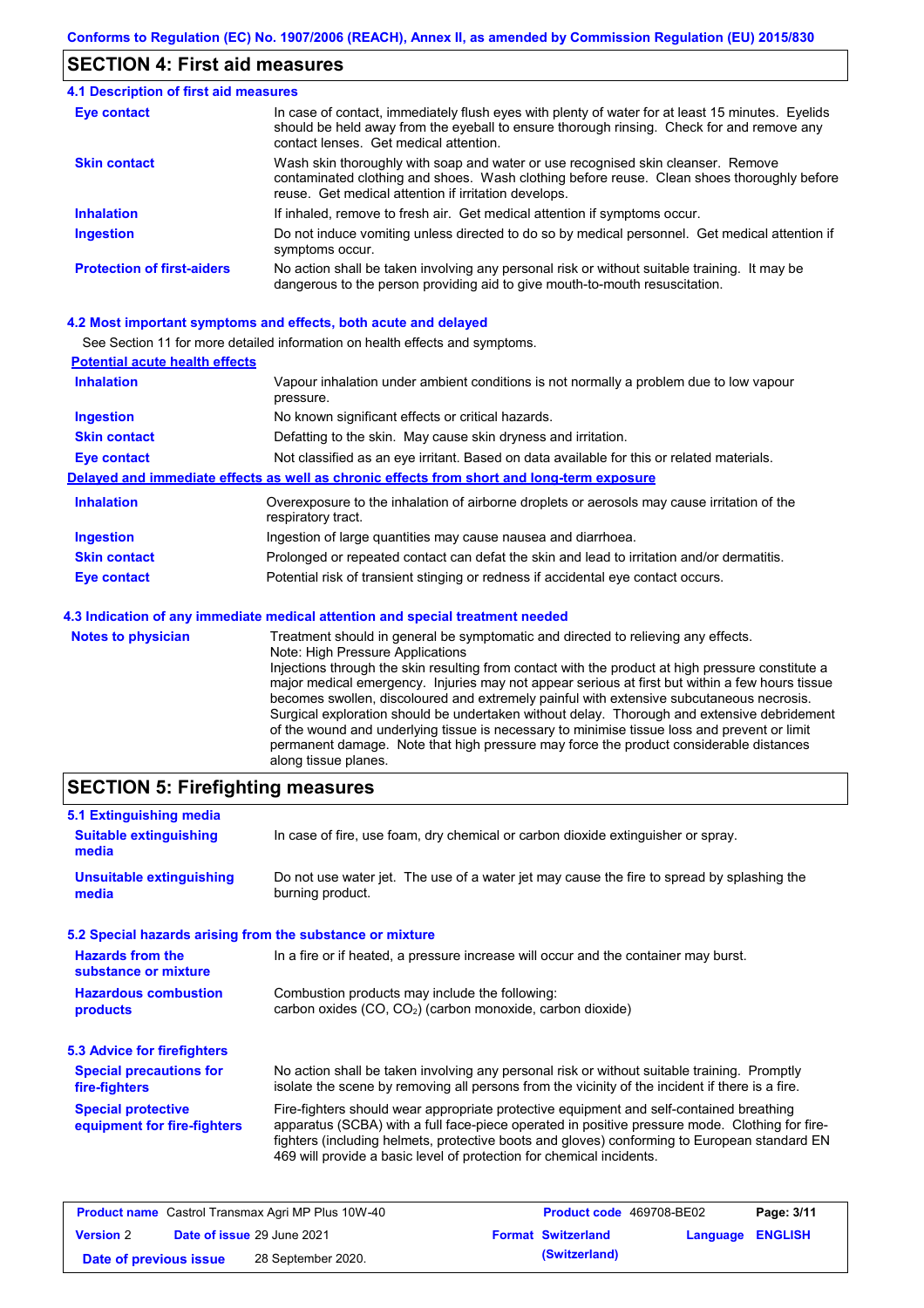# **SECTION 6: Accidental release measures**

|                                                          | 6.1 Personal precautions, protective equipment and emergency procedures                                                                                                                                                                                                                                                                                                                        |
|----------------------------------------------------------|------------------------------------------------------------------------------------------------------------------------------------------------------------------------------------------------------------------------------------------------------------------------------------------------------------------------------------------------------------------------------------------------|
| For non-emergency<br>personnel                           | No action shall be taken involving any personal risk or without suitable training. Evacuate<br>surrounding areas. Keep unnecessary and unprotected personnel from entering. Do not touch<br>or walk through spilt material. Floors may be slippery; use care to avoid falling. Put on<br>appropriate personal protective equipment.                                                            |
| For emergency responders                                 | Entry into a confined space or poorly ventilated area contaminated with vapour, mist or fume is<br>extremely hazardous without the correct respiratory protective equipment and a safe system of<br>work. Wear self-contained breathing apparatus. Wear a suitable chemical protective suit.<br>Chemical resistant boots. See also the information in "For non-emergency personnel".           |
| <b>6.2 Environmental</b><br>precautions                  | Avoid dispersal of spilt material and runoff and contact with soil, waterways, drains and sewers.<br>Inform the relevant authorities if the product has caused environmental pollution (sewers,<br>waterways, soil or air).                                                                                                                                                                    |
| 6.3 Methods and material for containment and cleaning up |                                                                                                                                                                                                                                                                                                                                                                                                |
| <b>Small spill</b>                                       | Stop leak if without risk. Move containers from spill area. Absorb with an inert material and<br>place in an appropriate waste disposal container. Dispose of via a licensed waste disposal<br>contractor.                                                                                                                                                                                     |
| <b>Large spill</b>                                       | Stop leak if without risk. Move containers from spill area. Prevent entry into sewers, water<br>courses, basements or confined areas. Contain and collect spillage with non-combustible,<br>absorbent material e.g. sand, earth, vermiculite or diatomaceous earth and place in container<br>for disposal according to local regulations. Dispose of via a licensed waste disposal contractor. |
| 6.4 Reference to other<br><b>sections</b>                | See Section 1 for emergency contact information.<br>See Section 5 for firefighting measures.<br>See Section 8 for information on appropriate personal protective equipment.<br>See Section 12 for environmental precautions.<br>See Section 13 for additional waste treatment information.                                                                                                     |
| <b>SECTION 7: Handling and storage</b>                   |                                                                                                                                                                                                                                                                                                                                                                                                |
|                                                          |                                                                                                                                                                                                                                                                                                                                                                                                |

#### **7.1 Precautions for safe handling**

| $\overline{1}$ . Figualitura fui sale Handiniu                                       |                                                                                                                                                                                                                                                                                                                                                                                                                                                                                          |
|--------------------------------------------------------------------------------------|------------------------------------------------------------------------------------------------------------------------------------------------------------------------------------------------------------------------------------------------------------------------------------------------------------------------------------------------------------------------------------------------------------------------------------------------------------------------------------------|
| <b>Protective measures</b>                                                           | Put on appropriate personal protective equipment.                                                                                                                                                                                                                                                                                                                                                                                                                                        |
| <b>Advice on general</b><br>occupational hygiene                                     | Eating, drinking and smoking should be prohibited in areas where this material is handled,<br>stored and processed. Wash thoroughly after handling. Remove contaminated clothing and<br>protective equipment before entering eating areas. See also Section 8 for additional<br>information on hygiene measures.                                                                                                                                                                         |
| <b>7.2 Conditions for safe</b><br>storage, including any<br><i>incompatibilities</i> | Store in accordance with local requiations. Store in a dry, cool and well-ventilated area, away<br>from incompatible materials (see Section 10). Keep away from heat and direct sunlight. Keep<br>container tightly closed and sealed until ready for use. Containers that have been opened must<br>be carefully resealed and kept upright to prevent leakage. Store and use only in equipment/<br>containers designed for use with this product. Do not store in unlabelled containers. |
| <b>Not suitable</b>                                                                  | Prolonged exposure to elevated temperature.                                                                                                                                                                                                                                                                                                                                                                                                                                              |
| 7.3 Specific end use(s)                                                              |                                                                                                                                                                                                                                                                                                                                                                                                                                                                                          |
| <b>Recommendations</b>                                                               | See section 1.2 and Exposure scenarios in annex, if applicable.                                                                                                                                                                                                                                                                                                                                                                                                                          |
|                                                                                      |                                                                                                                                                                                                                                                                                                                                                                                                                                                                                          |

### **SECTION 8: Exposure controls/personal protection**

| <b>8.1 Control parameters</b>                                                     |                                                                                   |
|-----------------------------------------------------------------------------------|-----------------------------------------------------------------------------------|
| <b>Occupational exposure limits</b>                                               |                                                                                   |
| <b>Product/ingredient name</b>                                                    | <b>Exposure limit values</b>                                                      |
| <b>Distillates (petroleum), hydrotreated heavy paraffinic SUVA (Switzerland).</b> | TWA: 5 mg/m <sup>3</sup> 8 hours. Issued/Revised: 1/2016 Form: Inhalable fraction |
| Distillates (petroleum), hydrotreated heavy paraffinic SUVA (Switzerland).        |                                                                                   |

zerland). TWA: 5 mg/m<sup>3</sup> 8 hours. Issued/Revised: 1/2016 Form: Inhalable fraction Distillates (petroleum), solvent-dewaxed heavy paraffinic **SUVA (Switzerland).** TWA: 5 mg/m<sup>3</sup> 8 hours. Issued/Revised: 1/2016 Form: Inhalable fraction Distillates (petroleum), solvent-dewaxed heavy paraffinic **SUVA (Switzerland).** TWA: 5 mg/m<sup>3</sup> 8 hours. Issued/Revised: 1/2016 Form: Inhalable fraction

| <b>Product name</b> Castrol Transmax Agri MP Plus 10W-40 |  |                                   | <b>Product code</b> 469708-BE02 | Page: 4/11       |  |
|----------------------------------------------------------|--|-----------------------------------|---------------------------------|------------------|--|
| <b>Version 2</b>                                         |  | <b>Date of issue 29 June 2021</b> | <b>Format Switzerland</b>       | Language ENGLISH |  |
| Date of previous issue                                   |  | 28 September 2020.                | (Switzerland)                   |                  |  |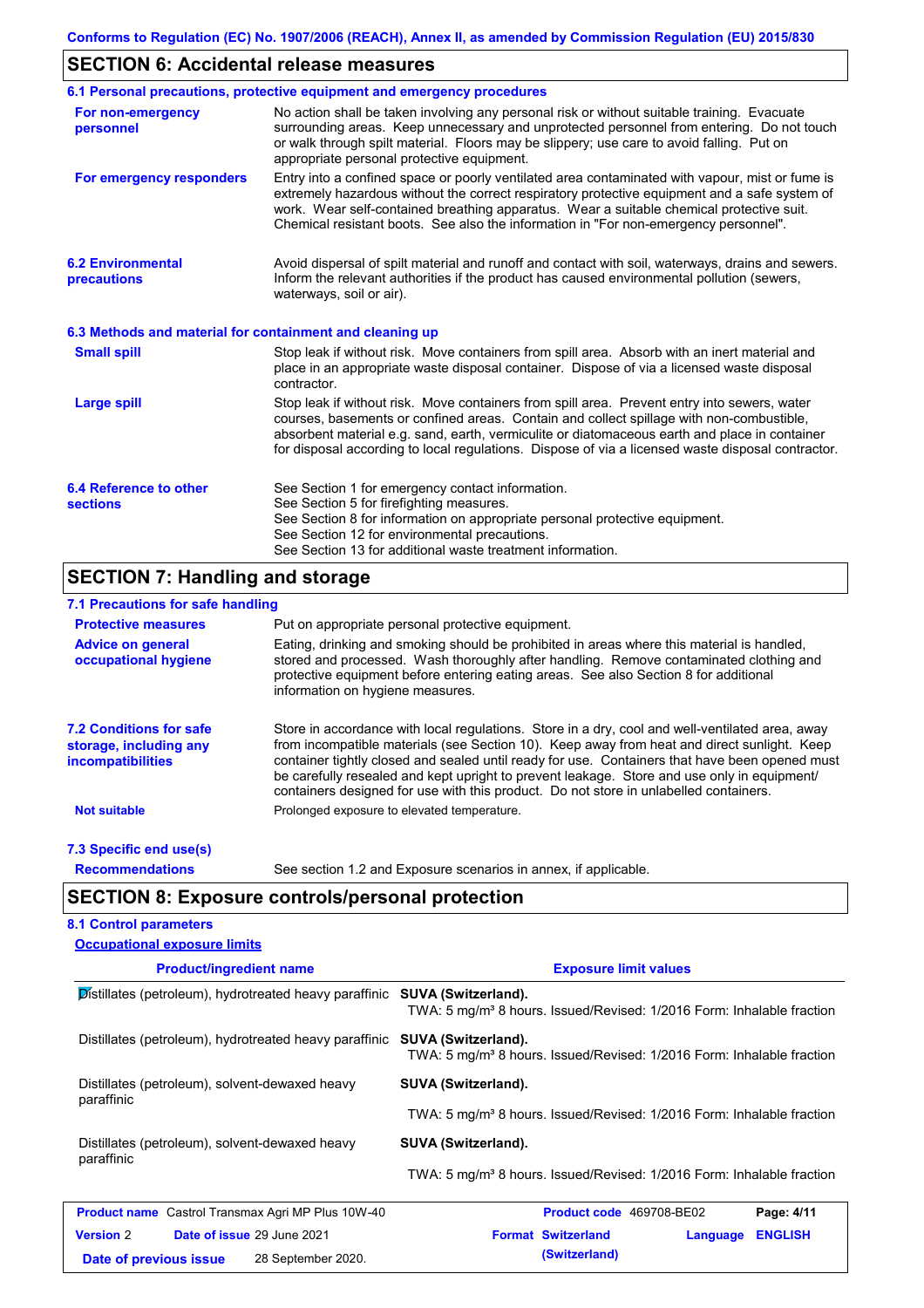## **SECTION 8: Exposure controls/personal protection**

Whilst specific OELs for certain components may be shown in this section, other components may be present in any mist, vapour or dust produced. Therefore, the specific OELs may not be applicable to the product as a whole and are provided for guidance only.

| quiuunoo oniy.<br><b>Recommended monitoring</b><br>procedures | If this product contains ingredients with exposure limits, personal, workplace atmosphere or<br>biological monitoring may be required to determine the effectiveness of the ventilation or other                                                                                                                                                                                                                                                                                                                                                                                                                                                                                                                                                                                                                                                                                                                                                                                                        |
|---------------------------------------------------------------|---------------------------------------------------------------------------------------------------------------------------------------------------------------------------------------------------------------------------------------------------------------------------------------------------------------------------------------------------------------------------------------------------------------------------------------------------------------------------------------------------------------------------------------------------------------------------------------------------------------------------------------------------------------------------------------------------------------------------------------------------------------------------------------------------------------------------------------------------------------------------------------------------------------------------------------------------------------------------------------------------------|
|                                                               | control measures and/or the necessity to use respiratory protective equipment. Reference<br>should be made to monitoring standards, such as the following: European Standard EN 689<br>(Workplace atmospheres - Guidance for the assessment of exposure by inhalation to chemical<br>agents for comparison with limit values and measurement strategy) European Standard EN<br>14042 (Workplace atmospheres - Guide for the application and use of procedures for the<br>assessment of exposure to chemical and biological agents) European Standard EN 482<br>(Workplace atmospheres - General requirements for the performance of procedures for the<br>measurement of chemical agents) Reference to national guidance documents for methods for<br>the determination of hazardous substances will also be required.                                                                                                                                                                                  |
| <b>Derived No Effect Level</b>                                |                                                                                                                                                                                                                                                                                                                                                                                                                                                                                                                                                                                                                                                                                                                                                                                                                                                                                                                                                                                                         |
| No DNELs/DMELs available.                                     |                                                                                                                                                                                                                                                                                                                                                                                                                                                                                                                                                                                                                                                                                                                                                                                                                                                                                                                                                                                                         |
| <b>Predicted No Effect Concentration</b>                      |                                                                                                                                                                                                                                                                                                                                                                                                                                                                                                                                                                                                                                                                                                                                                                                                                                                                                                                                                                                                         |
| No PNECs available                                            |                                                                                                                                                                                                                                                                                                                                                                                                                                                                                                                                                                                                                                                                                                                                                                                                                                                                                                                                                                                                         |
| <b>8.2 Exposure controls</b>                                  |                                                                                                                                                                                                                                                                                                                                                                                                                                                                                                                                                                                                                                                                                                                                                                                                                                                                                                                                                                                                         |
| <b>Appropriate engineering</b><br><b>controls</b>             | Provide exhaust ventilation or other engineering controls to keep the relevant airborne<br>concentrations below their respective occupational exposure limits.<br>All activities involving chemicals should be assessed for their risks to health, to ensure<br>exposures are adequately controlled. Personal protective equipment should only be considered<br>after other forms of control measures (e.g. engineering controls) have been suitably evaluated.<br>Personal protective equipment should conform to appropriate standards, be suitable for use, be<br>kept in good condition and properly maintained.<br>Your supplier of personal protective equipment should be consulted for advice on selection and<br>appropriate standards. For further information contact your national organisation for standards.<br>The final choice of protective equipment will depend upon a risk assessment. It is important to<br>ensure that all items of personal protective equipment are compatible. |
| <b>Individual protection measures</b>                         |                                                                                                                                                                                                                                                                                                                                                                                                                                                                                                                                                                                                                                                                                                                                                                                                                                                                                                                                                                                                         |
| <b>Hygiene measures</b>                                       | Wash hands, forearms and face thoroughly after handling chemical products, before eating,<br>smoking and using the lavatory and at the end of the working period. Ensure that eyewash<br>stations and safety showers are close to the workstation location.                                                                                                                                                                                                                                                                                                                                                                                                                                                                                                                                                                                                                                                                                                                                             |
| <b>Respiratory protection</b>                                 | In case of insufficient ventilation, wear suitable respiratory equipment.<br>The correct choice of respiratory protection depends upon the chemicals being handled, the<br>conditions of work and use, and the condition of the respiratory equipment. Safety procedures<br>should be developed for each intended application. Respiratory protection equipment should<br>therefore be chosen in consultation with the supplier/manufacturer and with a full assessment<br>of the working conditions.                                                                                                                                                                                                                                                                                                                                                                                                                                                                                                   |
| <b>Eye/face protection</b><br><b>Skin protection</b>          | Safety glasses with side shields.                                                                                                                                                                                                                                                                                                                                                                                                                                                                                                                                                                                                                                                                                                                                                                                                                                                                                                                                                                       |
| <b>Hand protection</b>                                        | <b>General Information:</b>                                                                                                                                                                                                                                                                                                                                                                                                                                                                                                                                                                                                                                                                                                                                                                                                                                                                                                                                                                             |
|                                                               | Because specific work environments and material handling practices vary, safety procedures<br>should be developed for each intended application. The correct choice of protective gloves<br>depends upon the chemicals being handled, and the conditions of work and use. Most gloves<br>provide protection for only a limited time before they must be discarded and replaced (even the<br>best chemically resistant gloves will break down after repeated chemical exposures).                                                                                                                                                                                                                                                                                                                                                                                                                                                                                                                        |
|                                                               | Gloves should be chosen in consultation with the supplier / manufacturer and taking account of<br>a full assessment of the working conditions.                                                                                                                                                                                                                                                                                                                                                                                                                                                                                                                                                                                                                                                                                                                                                                                                                                                          |
|                                                               | Recommended: Nitrile gloves.<br><b>Breakthrough time:</b>                                                                                                                                                                                                                                                                                                                                                                                                                                                                                                                                                                                                                                                                                                                                                                                                                                                                                                                                               |
|                                                               | Breakthrough time data are generated by glove manufacturers under laboratory test conditions<br>and represent how long a glove can be expected to provide effective permeation resistance. It<br>is important when following breakthrough time recommendations that actual workplace<br>conditions are taken into account. Always consult with your glove supplier for up-to-date<br>technical information on breakthrough times for the recommended glove type.<br>Our recommendations on the selection of gloves are as follows:                                                                                                                                                                                                                                                                                                                                                                                                                                                                      |
|                                                               | Continuous contact:                                                                                                                                                                                                                                                                                                                                                                                                                                                                                                                                                                                                                                                                                                                                                                                                                                                                                                                                                                                     |
|                                                               | Gloves with a minimum breakthrough time of 240 minutes, or >480 minutes if suitable gloves                                                                                                                                                                                                                                                                                                                                                                                                                                                                                                                                                                                                                                                                                                                                                                                                                                                                                                              |
|                                                               |                                                                                                                                                                                                                                                                                                                                                                                                                                                                                                                                                                                                                                                                                                                                                                                                                                                                                                                                                                                                         |

| <b>Product name</b> Castrol Transmax Agri MP Plus 10W-40 |  | Product code 469708-BE02          |  | Page: 5/11                |                         |  |
|----------------------------------------------------------|--|-----------------------------------|--|---------------------------|-------------------------|--|
| <b>Version 2</b>                                         |  | <b>Date of issue 29 June 2021</b> |  | <b>Format Switzerland</b> | <b>Language ENGLISH</b> |  |
| Date of previous issue                                   |  | 28 September 2020.                |  | (Switzerland)             |                         |  |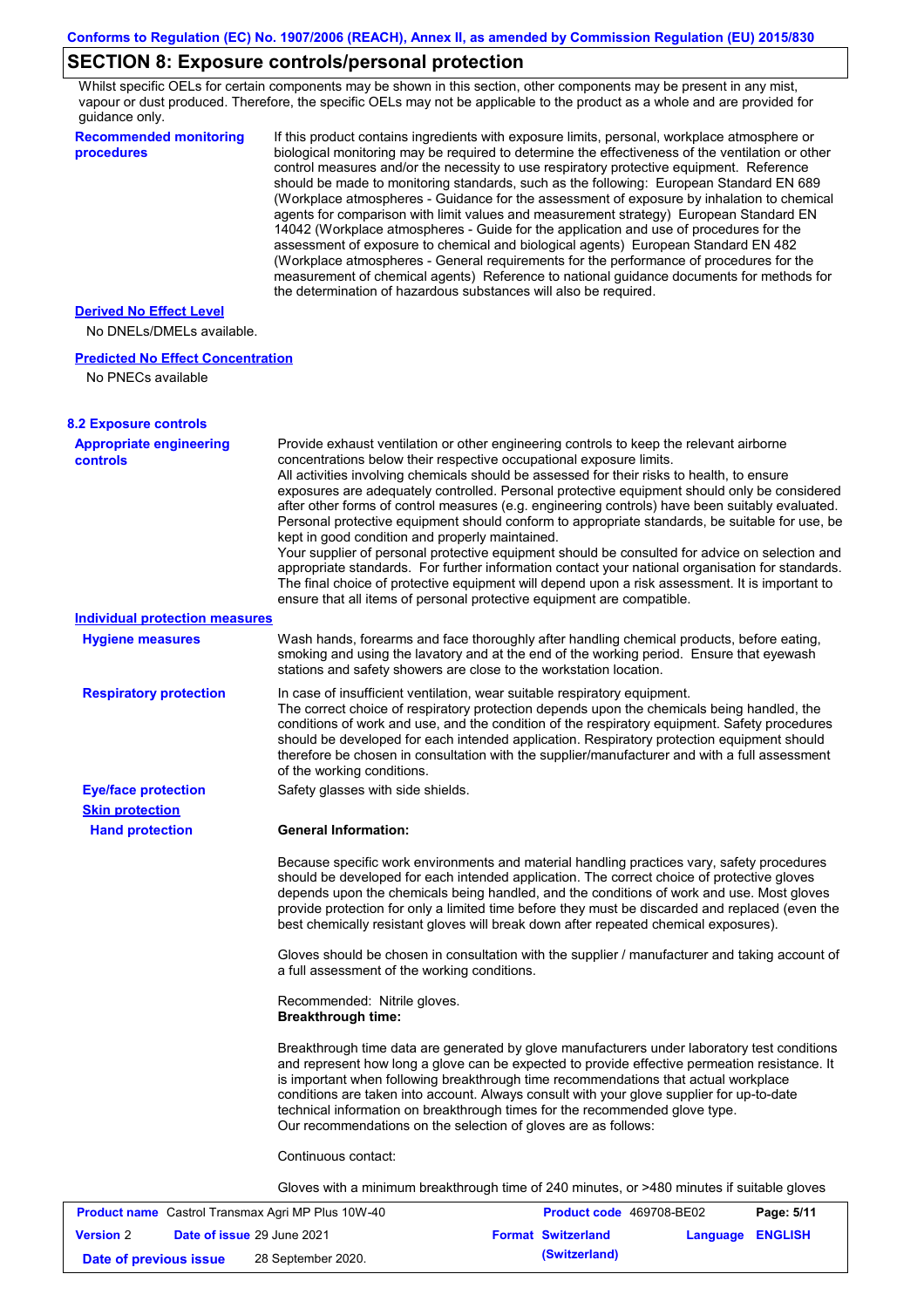# **SECTION 8: Exposure controls/personal protection**

|                                           | can be obtained.<br>If suitable gloves are not available to offer that level of protection, gloves with shorter<br>breakthrough times may be acceptable as long as appropriate glove maintenance and<br>replacement regimes are determined and adhered to.                                                                                                                                                                                                                                                                                                                                                                                                                            |
|-------------------------------------------|---------------------------------------------------------------------------------------------------------------------------------------------------------------------------------------------------------------------------------------------------------------------------------------------------------------------------------------------------------------------------------------------------------------------------------------------------------------------------------------------------------------------------------------------------------------------------------------------------------------------------------------------------------------------------------------|
|                                           | Short-term / splash protection:                                                                                                                                                                                                                                                                                                                                                                                                                                                                                                                                                                                                                                                       |
|                                           | Recommended breakthrough times as above.<br>It is recognised that for short-term, transient exposures, gloves with shorter breakthrough times<br>may commonly be used. Therefore, appropriate maintenance and replacement regimes must<br>be determined and rigorously followed.                                                                                                                                                                                                                                                                                                                                                                                                      |
|                                           | <b>Glove Thickness:</b>                                                                                                                                                                                                                                                                                                                                                                                                                                                                                                                                                                                                                                                               |
|                                           | For general applications, we recommend gloves with a thickness typically greater than 0.35 mm.                                                                                                                                                                                                                                                                                                                                                                                                                                                                                                                                                                                        |
|                                           | It should be emphasised that glove thickness is not necessarily a good predictor of glove<br>resistance to a specific chemical, as the permeation efficiency of the glove will be dependent<br>on the exact composition of the glove material. Therefore, glove selection should also be based<br>on consideration of the task requirements and knowledge of breakthrough times.<br>Glove thickness may also vary depending on the glove manufacturer, the glove type and the<br>glove model. Therefore, the manufacturers' technical data should always be taken into account<br>to ensure selection of the most appropriate glove for the task.                                     |
|                                           | Note: Depending on the activity being conducted, gloves of varying thickness may be required<br>for specific tasks. For example:                                                                                                                                                                                                                                                                                                                                                                                                                                                                                                                                                      |
|                                           | • Thinner gloves (down to 0.1 mm or less) may be required where a high degree of manual<br>dexterity is needed. However, these gloves are only likely to give short duration protection and<br>would normally be just for single use applications, then disposed of.                                                                                                                                                                                                                                                                                                                                                                                                                  |
|                                           | • Thicker gloves (up to 3 mm or more) may be required where there is a mechanical (as well<br>as a chemical) risk i.e. where there is abrasion or puncture potential.                                                                                                                                                                                                                                                                                                                                                                                                                                                                                                                 |
| <b>Skin and body</b>                      | Use of protective clothing is good industrial practice.<br>Personal protective equipment for the body should be selected based on the task being<br>performed and the risks involved and should be approved by a specialist before handling this<br>product.<br>Cotton or polyester/cotton overalls will only provide protection against light superficial<br>contamination that will not soak through to the skin. Overalls should be laundered on a regular<br>basis. When the risk of skin exposure is high (e.g. when cleaning up spillages or if there is a<br>risk of splashing) then chemical resistant aprons and/or impervious chemical suits and boots<br>will be required. |
| <b>Refer to standards:</b>                | Respiratory protection: EN 529<br>Gloves: EN 420, EN 374<br>Eye protection: EN 166<br>Filtering half-mask: EN 149<br>Filtering half-mask with valve: EN 405<br>Half-mask: EN 140 plus filter<br>Full-face mask: EN 136 plus filter<br>Particulate filters: EN 143<br>Gas/combined filters: EN 14387                                                                                                                                                                                                                                                                                                                                                                                   |
| <b>Environmental exposure</b><br>controls | Emissions from ventilation or work process equipment should be checked to ensure they<br>comply with the requirements of environmental protection legislation. In some cases, fume<br>scrubbers, filters or engineering modifications to the process equipment will be necessary to<br>reduce emissions to acceptable levels.                                                                                                                                                                                                                                                                                                                                                         |

# **9.1 Information on basic physical and chemical properties**

| <b>Appearance</b>                   |                 |
|-------------------------------------|-----------------|
| <b>Physical state</b>               | Liguid.         |
| <b>Colour</b>                       | Amber. [Light]  |
| <b>Odour</b>                        | Not available.  |
| <b>Odour threshold</b>              | Not available.  |
| рH                                  | Mot applicable. |
| <b>Melting point/freezing point</b> | Not available.  |
|                                     |                 |

| <b>Product name</b> Castrol Transmax Agri MP Plus 10W-40 |  | <b>Product code</b> 469708-BE02   |  | Page: 6/11                |                         |  |
|----------------------------------------------------------|--|-----------------------------------|--|---------------------------|-------------------------|--|
| <b>Version 2</b>                                         |  | <b>Date of issue 29 June 2021</b> |  | <b>Format Switzerland</b> | <b>Language ENGLISH</b> |  |
| Date of previous issue                                   |  | 28 September 2020.                |  | (Switzerland)             |                         |  |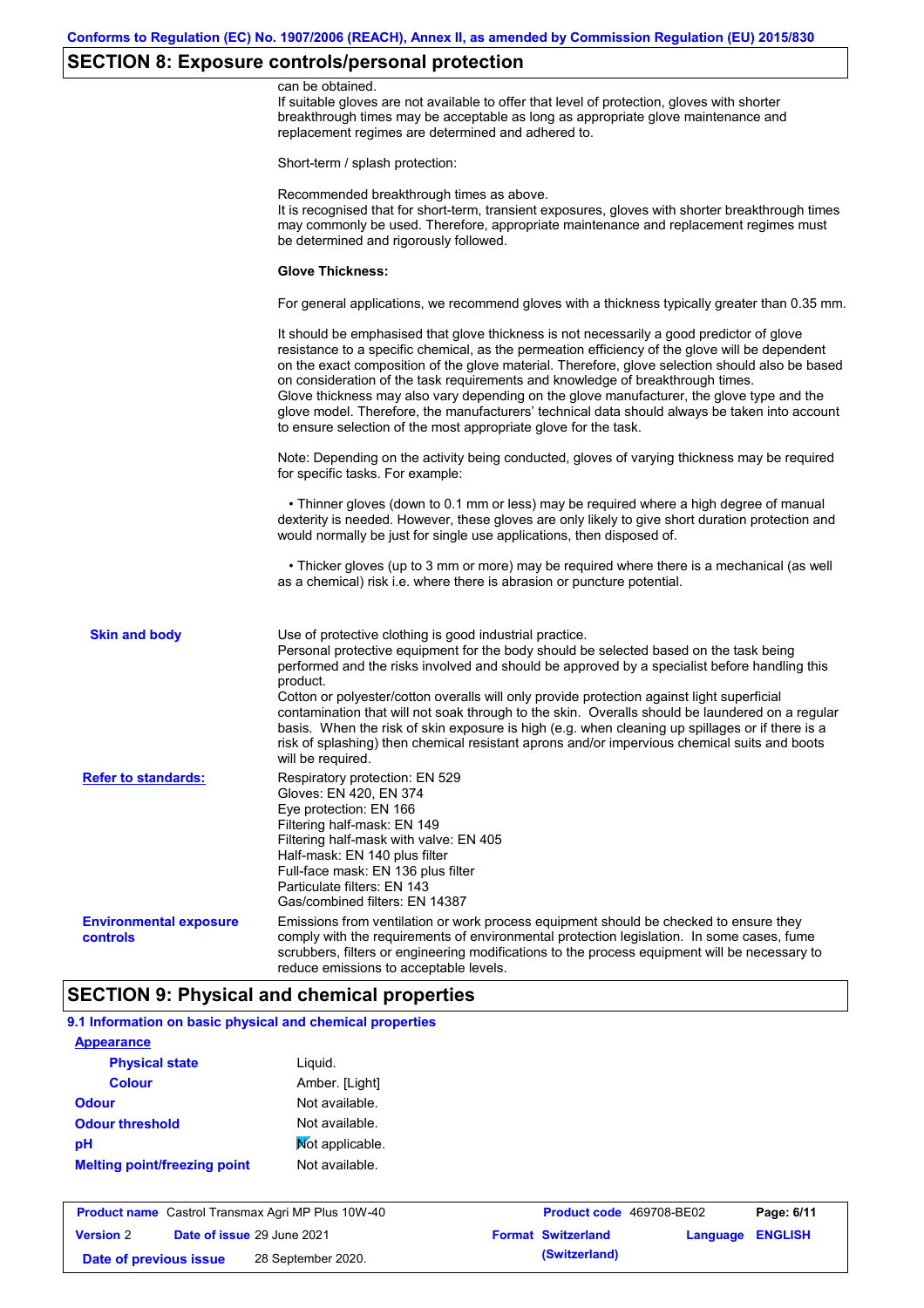# **SECTION 9: Physical and chemical properties**

| Initial boiling point and boiling<br>range             | Not available.                                                                                                               |
|--------------------------------------------------------|------------------------------------------------------------------------------------------------------------------------------|
|                                                        |                                                                                                                              |
| <b>Pour point</b>                                      | -45 $^{\circ}$ C                                                                                                             |
| <b>Flash point</b>                                     | Open cup: >200°C (>392°F) [Cleveland.]                                                                                       |
| <b>Evaporation rate</b>                                | Not available.                                                                                                               |
| <b>Flammability (solid, gas)</b>                       | Not available.                                                                                                               |
| <b>Upper/lower flammability or</b><br>explosive limits | Not available.                                                                                                               |
| <b>Vapour pressure</b>                                 | Not available.                                                                                                               |
| <b>Vapour density</b>                                  | Not available.                                                                                                               |
| <b>Relative density</b>                                | Not available.                                                                                                               |
| <b>Density</b>                                         | <1000 kg/m <sup>3</sup> (<1 g/cm <sup>3</sup> ) at 15°C                                                                      |
| <b>Solubility(ies)</b>                                 | insoluble in water.                                                                                                          |
| <b>Partition coefficient: n-octanol/</b><br>water      | Not available.                                                                                                               |
| <b>Auto-ignition temperature</b>                       | Not available.                                                                                                               |
| <b>Decomposition temperature</b>                       | Not available.                                                                                                               |
| <b>Viscosity</b>                                       | Kinematic: 89 mm <sup>2</sup> /s (89 cSt) at 40°C<br>Kinematic: 12.8 to 13.2 mm <sup>2</sup> /s (12.8 to 13.2 cSt) at 100 °C |
| <b>Explosive properties</b>                            | Not available.                                                                                                               |
| <b>Oxidising properties</b>                            | Not available.                                                                                                               |
|                                                        |                                                                                                                              |

#### **9.2 Other information**

No additional information.

## **SECTION 10: Stability and reactivity**

| <b>10.1 Reactivity</b>                            | No specific test data available for this product. Refer to Conditions to avoid and Incompatible<br>materials for additional information.                                |
|---------------------------------------------------|-------------------------------------------------------------------------------------------------------------------------------------------------------------------------|
| <b>10.2 Chemical stability</b>                    | The product is stable.                                                                                                                                                  |
| <b>10.3 Possibility of</b><br>hazardous reactions | Under normal conditions of storage and use, hazardous reactions will not occur.<br>Under normal conditions of storage and use, hazardous polymerisation will not occur. |
| <b>10.4 Conditions to avoid</b>                   | Avoid all possible sources of ignition (spark or flame).                                                                                                                |
| <b>10.5 Incompatible materials</b>                | Reactive or incompatible with the following materials: oxidising materials.                                                                                             |
| <b>10.6 Hazardous</b><br>decomposition products   | Under normal conditions of storage and use, hazardous decomposition products should not be<br>produced.                                                                 |

# **SECTION 11: Toxicological information**

| 11.1 Information on toxicological effects          |                                                                                                                             |
|----------------------------------------------------|-----------------------------------------------------------------------------------------------------------------------------|
| <b>Acute toxicity estimates</b>                    |                                                                                                                             |
| Not available.                                     |                                                                                                                             |
| <b>Information on likely</b><br>routes of exposure | Routes of entry anticipated: Dermal, Inhalation.                                                                            |
| <b>Potential acute health effects</b>              |                                                                                                                             |
| <b>Inhalation</b>                                  | Vapour inhalation under ambient conditions is not normally a problem due to low vapour<br>pressure.                         |
| <b>Ingestion</b>                                   | No known significant effects or critical hazards.                                                                           |
| <b>Skin contact</b>                                | Defatting to the skin. May cause skin dryness and irritation.                                                               |
| <b>Eye contact</b>                                 | Not classified as an eye irritant. Based on data available for this or related materials.                                   |
|                                                    | <u>Symptoms related to the physical, chemical and toxicological characteristics</u>                                         |
| <b>Inhalation</b>                                  | May be harmful by inhalation if exposure to vapour, mists or fumes resulting from thermal<br>decomposition products occurs. |
| <b>Ingestion</b>                                   | No specific data.                                                                                                           |
|                                                    |                                                                                                                             |

|                        | <b>Product name</b> Castrol Transmax Agri MP Plus 10W-40 | <b>Product code</b> 469708-BE02 |                         | Page: 7/11 |
|------------------------|----------------------------------------------------------|---------------------------------|-------------------------|------------|
| <b>Version 2</b>       | <b>Date of issue 29 June 2021</b>                        | <b>Format Switzerland</b>       | <b>Language ENGLISH</b> |            |
| Date of previous issue | 28 September 2020.                                       | (Switzerland)                   |                         |            |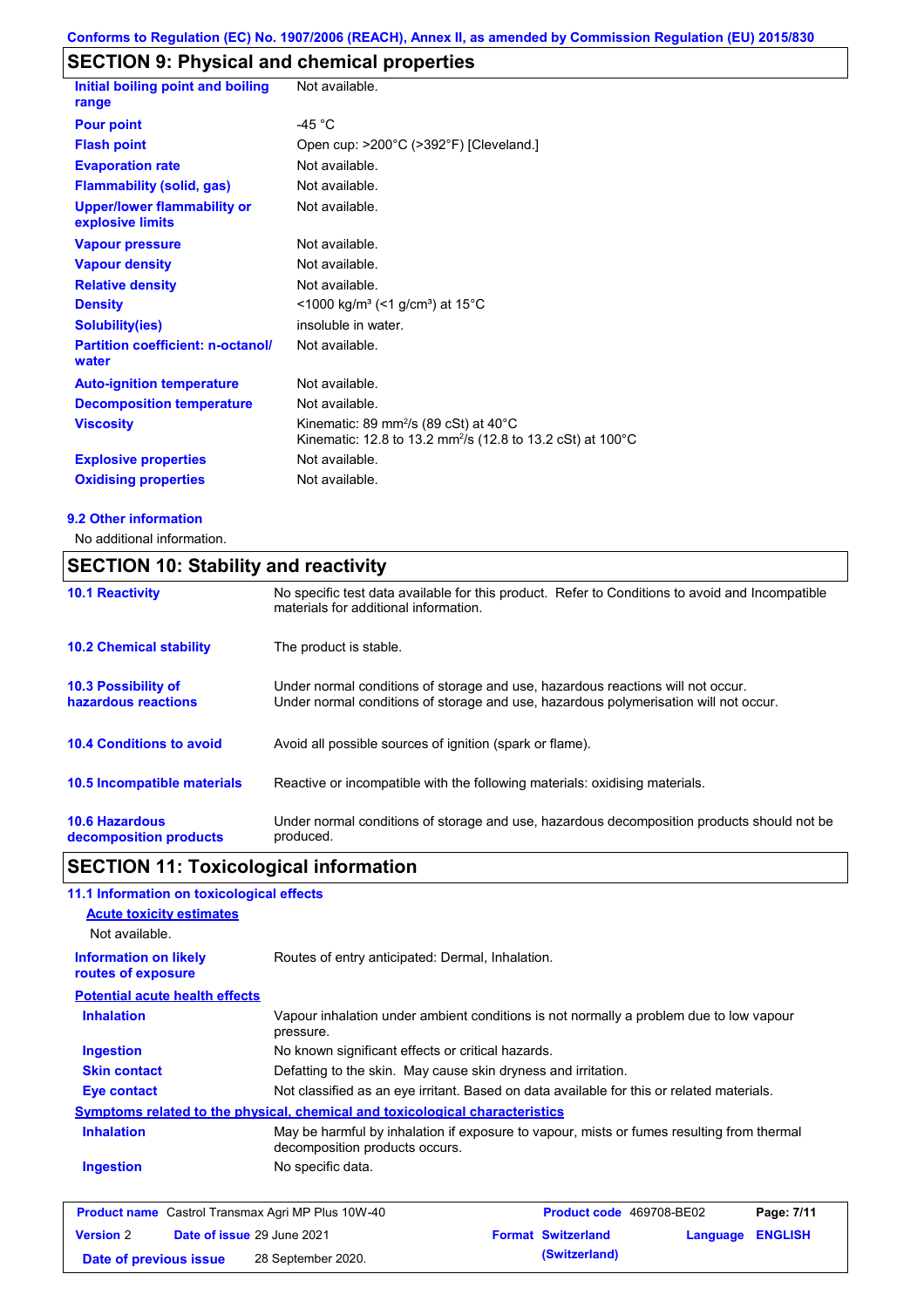## **SECTION 11: Toxicological information**

| Adverse symptoms may include the following:<br>irritation                                                                                                                                                                                                                                                                                                                                                |
|----------------------------------------------------------------------------------------------------------------------------------------------------------------------------------------------------------------------------------------------------------------------------------------------------------------------------------------------------------------------------------------------------------|
| dryness                                                                                                                                                                                                                                                                                                                                                                                                  |
| cracking                                                                                                                                                                                                                                                                                                                                                                                                 |
| No specific data.                                                                                                                                                                                                                                                                                                                                                                                        |
| Delayed and immediate effects as well as chronic effects from short and long-term exposure                                                                                                                                                                                                                                                                                                               |
| Overexposure to the inhalation of airborne droplets or aerosols may cause irritation of the<br>respiratory tract.                                                                                                                                                                                                                                                                                        |
| Ingestion of large quantities may cause nausea and diarrhoea.                                                                                                                                                                                                                                                                                                                                            |
| Prolonged or repeated contact can defat the skin and lead to irritation and/or dermatitis.                                                                                                                                                                                                                                                                                                               |
| Potential risk of transient stinging or redness if accidental eye contact occurs.                                                                                                                                                                                                                                                                                                                        |
| <b>Potential chronic health effects</b>                                                                                                                                                                                                                                                                                                                                                                  |
| USED ENGINE OILS<br>Combustion products resulting from the operation of internal combustion engines contaminate<br>engine oils during use. Used engine oil may contain hazardous components which have the<br>potential to cause skin cancer. Frequent or prolonged contact with all types and makes of used<br>engine oil must therefore be avoided and a high standard of personal hygiene maintained. |
| No known significant effects or critical hazards.                                                                                                                                                                                                                                                                                                                                                        |
| No known significant effects or critical hazards.                                                                                                                                                                                                                                                                                                                                                        |
| No known significant effects or critical hazards.                                                                                                                                                                                                                                                                                                                                                        |
| No known significant effects or critical hazards.                                                                                                                                                                                                                                                                                                                                                        |
|                                                                                                                                                                                                                                                                                                                                                                                                          |

### **SECTION 12: Ecological information**

#### **12.1 Toxicity**

**Environmental hazards** Not classified as dangerous

#### **12.2 Persistence and degradability**

Not expected to be rapidly degradable.

#### **12.3 Bioaccumulative potential**

This product is not expected to bioaccumulate through food chains in the environment.

| <b>12.4 Mobility in soil</b>                            |                                                                      |
|---------------------------------------------------------|----------------------------------------------------------------------|
| <b>Soil/water partition</b><br><b>coefficient (Koc)</b> | Not available.                                                       |
| <b>Mobility</b>                                         | Spillages may penetrate the soil causing ground water contamination. |

#### **12.5 Results of PBT and vPvB assessment**

Product does not meet the criteria for PBT or vPvB according to Regulation (EC) No. 1907/2006, Annex XIII.

| 12.6 Other adverse effects          |                                                                                                                           |
|-------------------------------------|---------------------------------------------------------------------------------------------------------------------------|
| <b>Other ecological information</b> | Spills may form a film on water surfaces causing physical damage to organisms. Oxygen<br>transfer could also be impaired. |

#### **SECTION 13: Disposal considerations**

#### **13.1 Waste treatment methods**

#### **Product**

**Methods of disposal**

Where possible, arrange for product to be recycled. Dispose of via an authorised person/

#### **Hazardous waste** Yes.

licensed waste disposal contractor in accordance with local regulations.

### **European waste catalogue (EWC)**

| Waste code           | <b>Waste designation</b>                                         |
|----------------------|------------------------------------------------------------------|
| $\frac{1}{3}$ 02 05* | Imineral-based non-chlorinated engine, gear and lubricating oils |
| $130110*$            | mineral based non-chlorinated hydraulic oils                     |

However, deviation from the intended use and/or the presence of any potential contaminants may require an alternative waste disposal code to be assigned by the end user.

#### **Packaging**

| <b>Methods of disposal</b> | Where possible, arrange for product to be recycled. Dispose of via an authorised person/ |
|----------------------------|------------------------------------------------------------------------------------------|
|                            | licensed waste disposal contractor in accordance with local regulations.                 |

| <b>Product name</b> Castrol Transmax Agri MP Plus 10W-40 |  | <b>Product code</b> 469708-BE02   |  | Page: 8/11                |                         |  |
|----------------------------------------------------------|--|-----------------------------------|--|---------------------------|-------------------------|--|
| <b>Version 2</b>                                         |  | <b>Date of issue 29 June 2021</b> |  | <b>Format Switzerland</b> | <b>Language ENGLISH</b> |  |
| Date of previous issue                                   |  | 28 September 2020.                |  | (Switzerland)             |                         |  |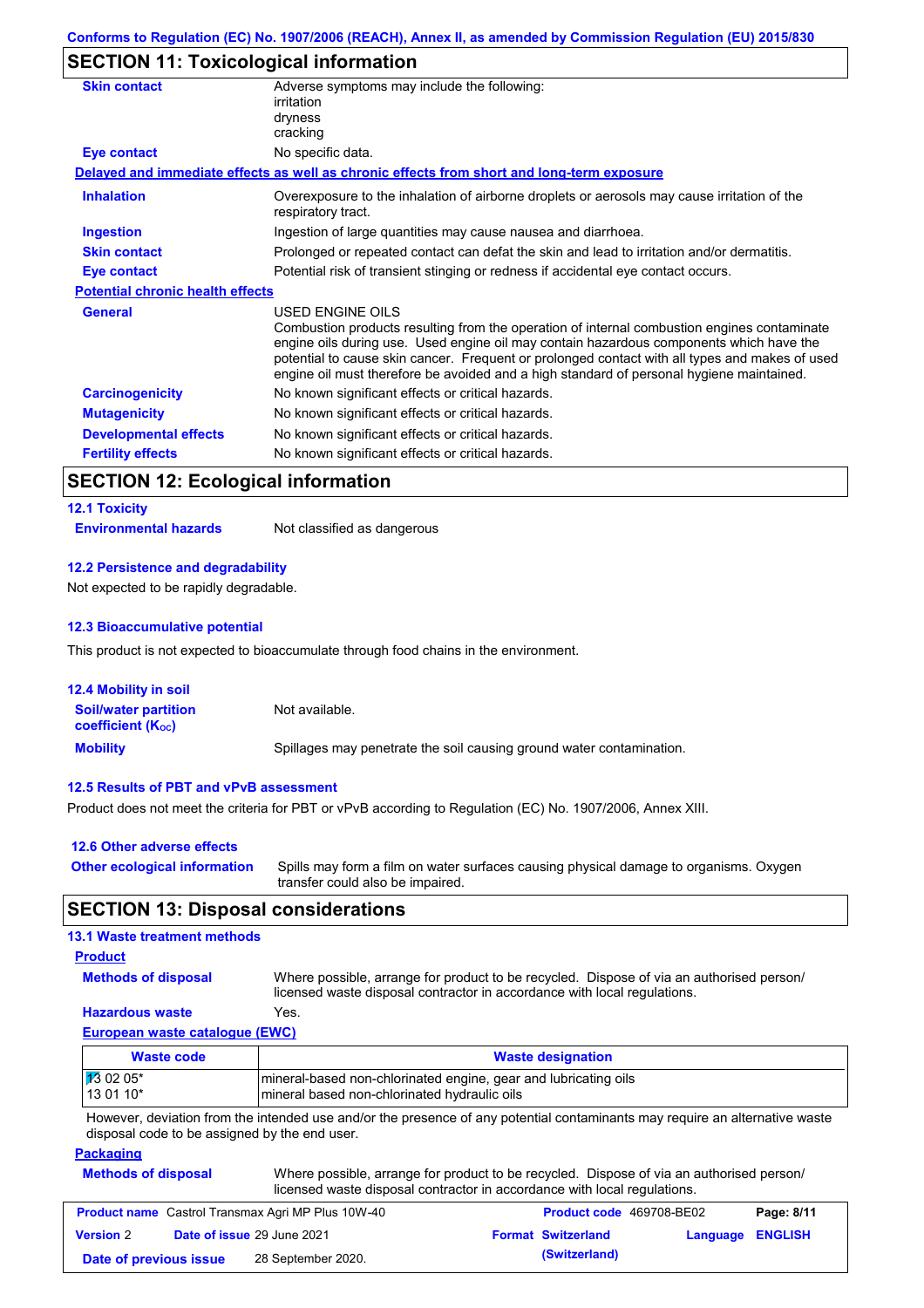### **SECTION 13: Disposal considerations**

| <b>Special precautions</b> |
|----------------------------|
|----------------------------|

This material and its container must be disposed of in a safe way. Care should be taken when handling emptied containers that have not been cleaned or rinsed out. Empty containers or liners may retain some product residues. Empty containers represent a fire hazard as they may contain flammable product residues and vapour. Never weld, solder or braze empty containers. Avoid dispersal of spilt material and runoff and contact with soil, waterways, drains and sewers. **References** Commission 2014/955/EU Directive 2008/98/EC

#### **SECTION 14: Transport information**

|                                           | <b>ADR/RID</b> | <b>ADN</b>     | <b>IMDG</b>    | <b>IATA</b>    |
|-------------------------------------------|----------------|----------------|----------------|----------------|
| 14.1 UN number                            | Not regulated. | Not regulated. | Not regulated. | Not regulated. |
| 14.2 UN proper<br>shipping name           |                |                |                |                |
| <b>14.3 Transport</b><br>hazard class(es) |                |                |                |                |
| <b>14.4 Packing</b><br>group              |                |                |                |                |
| 14.5<br><b>Environmental</b><br>hazards   | No.            | No.            | No.            | No.            |
| <b>Additional</b><br>information          |                |                |                |                |

**14.6 Special precautions for user** Not available.

**14.7 Transport in bulk according to IMO instruments** Not available.

#### **SECTION 15: Regulatory information**

|                                                                                                                                                          | 15.1 Safety, health and environmental regulations/legislation specific for the substance or mixture                            |                           |          |                |
|----------------------------------------------------------------------------------------------------------------------------------------------------------|--------------------------------------------------------------------------------------------------------------------------------|---------------------------|----------|----------------|
| EU Regulation (EC) No. 1907/2006 (REACH)                                                                                                                 |                                                                                                                                |                           |          |                |
|                                                                                                                                                          | Annex XIV - List of substances subject to authorisation                                                                        |                           |          |                |
| <b>Annex XIV</b>                                                                                                                                         |                                                                                                                                |                           |          |                |
| None of the components are listed.                                                                                                                       |                                                                                                                                |                           |          |                |
| <b>Substances of very high concern</b>                                                                                                                   |                                                                                                                                |                           |          |                |
| None of the components are listed.                                                                                                                       |                                                                                                                                |                           |          |                |
| EU Regulation (EC) No. 1907/2006 (REACH)                                                                                                                 |                                                                                                                                |                           |          |                |
| <b>Annex XVII - Restrictions</b><br>on the manufacture.<br>placing on the market<br>and use of certain<br>dangerous substances,<br>mixtures and articles | Not applicable.                                                                                                                |                           |          |                |
| <b>Other regulations</b>                                                                                                                                 |                                                                                                                                |                           |          |                |
| <b>REACH Status</b>                                                                                                                                      | The company, as identified in Section 1, sells this product in the EU in compliance with the<br>current requirements of REACH. |                           |          |                |
| <b>United States inventory</b><br>(TSCA 8b)                                                                                                              | All components are active or exempted.                                                                                         |                           |          |                |
| <b>Australia inventory (AICS)</b>                                                                                                                        | All components are listed or exempted.                                                                                         |                           |          |                |
| <b>Canada inventory</b>                                                                                                                                  | All components are listed or exempted.                                                                                         |                           |          |                |
| <b>China inventory (IECSC)</b>                                                                                                                           | All components are listed or exempted.                                                                                         |                           |          |                |
| <b>Japan inventory (ENCS)</b>                                                                                                                            | All components are listed or exempted.                                                                                         |                           |          |                |
| <b>Korea inventory (KECI)</b>                                                                                                                            | All components are listed or exempted.                                                                                         |                           |          |                |
| <b>Product name</b> Castrol Transmax Agri MP Plus 10W-40                                                                                                 |                                                                                                                                | Product code 469708-BE02  |          | Page: 9/11     |
| Date of issue 29 June 2021<br><b>Version 2</b>                                                                                                           |                                                                                                                                | <b>Format Switzerland</b> | Language | <b>ENGLISH</b> |

**Date of previous issue (Switzerland)** 28 September 2020.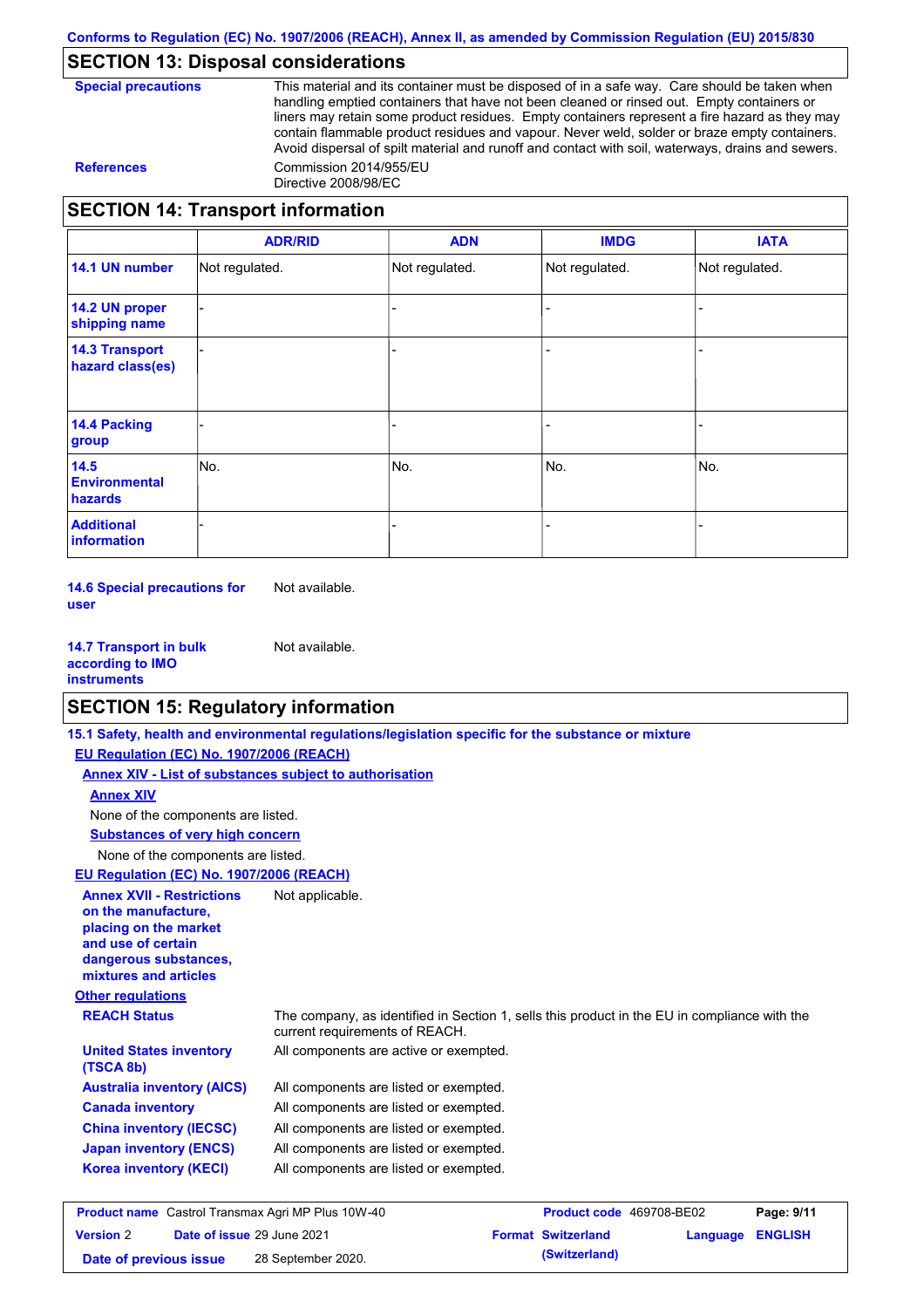# **SECTION 15: Regulatory information**

| <b>Philippines inventory</b><br>(PICCS)                         | All components are listed or exempted. |
|-----------------------------------------------------------------|----------------------------------------|
| <b>Taiwan Chemical</b><br><b>Substances Inventory</b><br>(TCSI) | All components are listed or exempted. |
| Ozone depleting substances (1005/2009/EU)                       |                                        |
| Not listed.                                                     |                                        |
| <b>Prior Informed Consent (PIC) (649/2012/EU)</b>               |                                        |
| Not listed.                                                     |                                        |
| <b>EU - Water framework directive - Priority substances</b>     |                                        |
| None of the components are listed.                              |                                        |
| <b>Seveso Directive</b>                                         |                                        |
| This product is not controlled under the Seveso Directive.      |                                        |
| <b>National regulations</b>                                     |                                        |
|                                                                 |                                        |
| <b>VOC content</b>                                              | $0\%$                                  |

| <b>VOC content</b>          | 0%                                                                                          |
|-----------------------------|---------------------------------------------------------------------------------------------|
| <b>15.2 Chemical safety</b> | A Chemical Safety Assessment has been carried out for one or more of the substances within  |
| assessment                  | this mixture. A Chemical Safety Assessment has not been carried out for the mixture itself. |

## **SECTION 16: Other information**

| <b>Abbreviations and acronyms</b> | ADN = European Provisions concerning the International Carriage of Dangerous Goods by<br>Inland Waterway                                                                                                                                               |
|-----------------------------------|--------------------------------------------------------------------------------------------------------------------------------------------------------------------------------------------------------------------------------------------------------|
|                                   | ADR = The European Agreement concerning the International Carriage of Dangerous Goods by<br>Road                                                                                                                                                       |
|                                   | ATE = Acute Toxicity Estimate                                                                                                                                                                                                                          |
|                                   | <b>BCF</b> = Bioconcentration Factor                                                                                                                                                                                                                   |
|                                   | CAS = Chemical Abstracts Service                                                                                                                                                                                                                       |
|                                   | CLP = Classification, Labelling and Packaging Regulation [Regulation (EC) No. 1272/2008]                                                                                                                                                               |
|                                   | CSA = Chemical Safety Assessment                                                                                                                                                                                                                       |
|                                   | CSR = Chemical Safety Report                                                                                                                                                                                                                           |
|                                   | <b>DMEL = Derived Minimal Effect Level</b>                                                                                                                                                                                                             |
|                                   | DNEL = Derived No Effect Level                                                                                                                                                                                                                         |
|                                   | EINECS = European Inventory of Existing Commercial chemical Substances                                                                                                                                                                                 |
|                                   | ES = Exposure Scenario                                                                                                                                                                                                                                 |
|                                   | EUH statement = CLP-specific Hazard statement                                                                                                                                                                                                          |
|                                   | EWC = European Waste Catalogue                                                                                                                                                                                                                         |
|                                   | GHS = Globally Harmonized System of Classification and Labelling of Chemicals                                                                                                                                                                          |
|                                   | IATA = International Air Transport Association                                                                                                                                                                                                         |
|                                   | IBC = Intermediate Bulk Container                                                                                                                                                                                                                      |
|                                   | <b>IMDG = International Maritime Dangerous Goods</b>                                                                                                                                                                                                   |
|                                   | LogPow = logarithm of the octanol/water partition coefficient                                                                                                                                                                                          |
|                                   | MARPOL = International Convention for the Prevention of Pollution From Ships, 1973 as                                                                                                                                                                  |
|                                   | modified by the Protocol of 1978. ("Marpol" = marine pollution)                                                                                                                                                                                        |
|                                   | OECD = Organisation for Economic Co-operation and Development                                                                                                                                                                                          |
|                                   | PBT = Persistent, Bioaccumulative and Toxic                                                                                                                                                                                                            |
|                                   | <b>PNEC = Predicted No Effect Concentration</b>                                                                                                                                                                                                        |
|                                   | REACH = Registration, Evaluation, Authorisation and Restriction of Chemicals Regulation<br>[Regulation (EC) No. 1907/2006]                                                                                                                             |
|                                   | RID = The Regulations concerning the International Carriage of Dangerous Goods by Rail<br><b>RRN = REACH Registration Number</b>                                                                                                                       |
|                                   | SADT = Self-Accelerating Decomposition Temperature                                                                                                                                                                                                     |
|                                   | SVHC = Substances of Very High Concern                                                                                                                                                                                                                 |
|                                   | STOT-RE = Specific Target Organ Toxicity - Repeated Exposure                                                                                                                                                                                           |
|                                   | STOT-SE = Specific Target Organ Toxicity - Single Exposure                                                                                                                                                                                             |
|                                   | TWA = Time weighted average                                                                                                                                                                                                                            |
|                                   | $UN = United Nations$                                                                                                                                                                                                                                  |
|                                   | UVCB = Complex hydrocarbon substance                                                                                                                                                                                                                   |
|                                   | VOC = Volatile Organic Compound                                                                                                                                                                                                                        |
|                                   | vPvB = Very Persistent and Very Bioaccumulative                                                                                                                                                                                                        |
|                                   | Varies = may contain one or more of the following 64741-88-4 / RRN 01-2119488706-23,<br>64741-89-5 / RRN 01-2119487067-30, 64741-95-3 / RRN 01-2119487081-40, 64741-96-4/ RRN<br>01-2119483621-38, 64742-01-4 / RRN 01-2119488707-21, 64742-44-5 / RRN |
|                                   | 01-2119985177-24, 64742-45-6, 64742-52-5 / RRN 01-2119467170-45, 64742-53-6 / RRN<br>01-2119480375-34, 64742-54-7 / RRN 01-2119484627-25, 64742-55-8 / RRN                                                                                             |

| <b>Product name</b> Castrol Transmax Agri MP Plus 10W-40 |  | <b>Product code</b> 469708-BE02   |  | Page: 10/11               |                         |  |
|----------------------------------------------------------|--|-----------------------------------|--|---------------------------|-------------------------|--|
| <b>Version 2</b>                                         |  | <b>Date of issue 29 June 2021</b> |  | <b>Format Switzerland</b> | <b>Language ENGLISH</b> |  |
| Date of previous issue                                   |  | 28 September 2020.                |  | (Switzerland)             |                         |  |